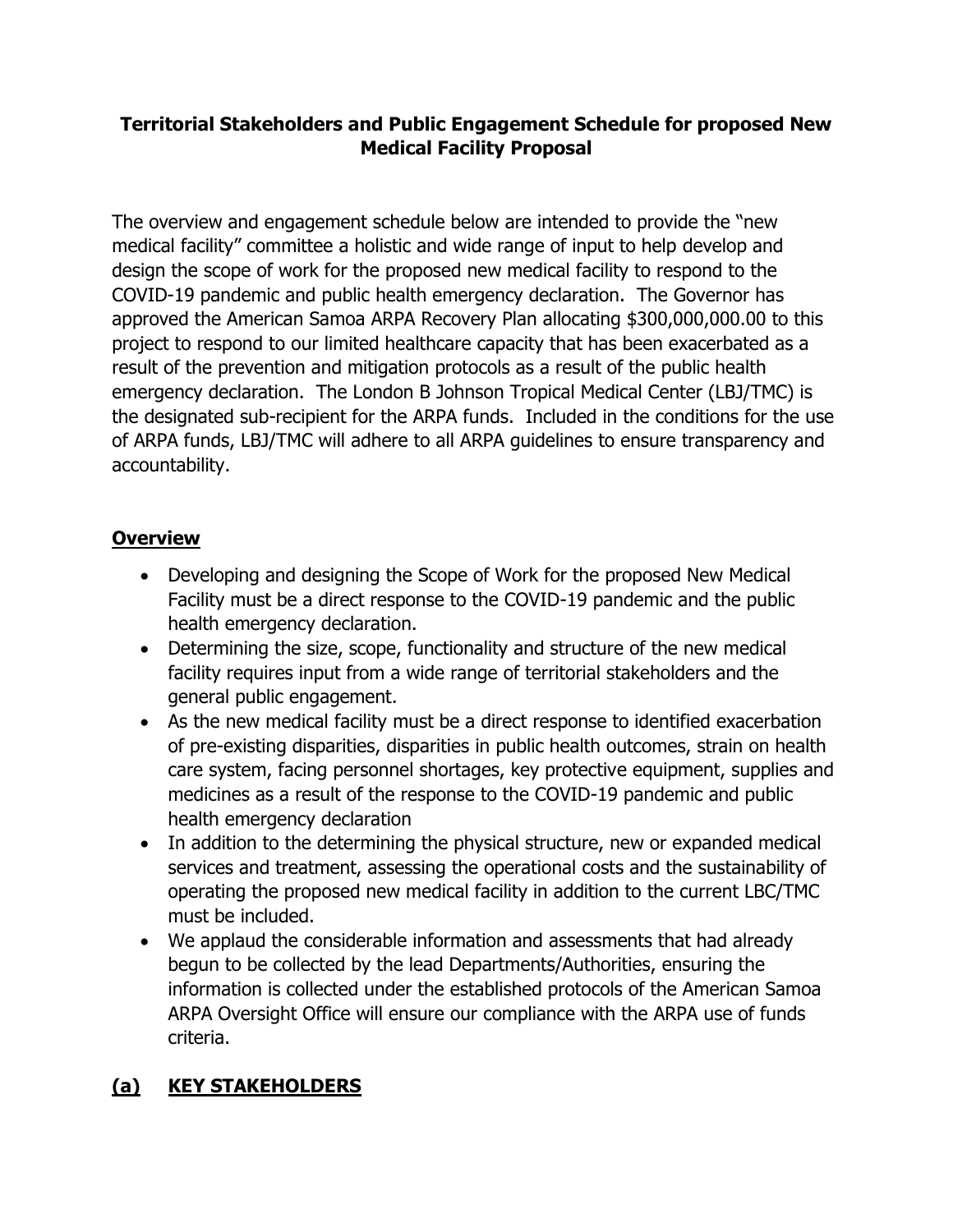- $\bullet$  LBJ
- DOH
- DHSS
- American Samoa Office of Vocational Rehabilitation
- Medicaid Office
- Treasury
- NGO's
- Non-profit organizations
- Private sector representation
- Healthcare professionals
- Other branches of Government (legislative representation)
- ARPA Oversight Office

The identified "New medical facility" committee will conduct assessments and evaluations of the proposed facility and develop a scope of work to include all relevant components covering:

- physical construction,
- expanded or new medical services,
- all ancillary services needed to operate the new facility (pharmacy, laboratory, kitchen/cafeteria, EMT, emergency room, etc.)
- Medical professionals' personnel and staffing needs,
- Administrative and facilities personnel and staffing needs,
- projected annual operational costs
- Climate change considerations for renewable energy systems/ minimize carbon footprint
- Redundancy systems
- Other support facility (storage, quarantine facility, etc.)
- Proposed budget for total project
- Proposed timeline

#### **Proposed Committee questions to consider**

- 1) How does the new medical facility specifically respond to the COVID-19 pandemic and the public health emergency declaration for American Samoa?
- 2) What are the specifications for the size of the new medical facility (number of medical beds/ICU beds, etc.)?
- 3) What are the primary medical services to be provided in the new facility?
- 4) Will the new medical hospital operate independent or as an extension of the LBJ/TMC Fagaalu?
- 5) What are the estimated annual operational costs for the new medical hospital?
- 7) What new or existing services will be prioritized?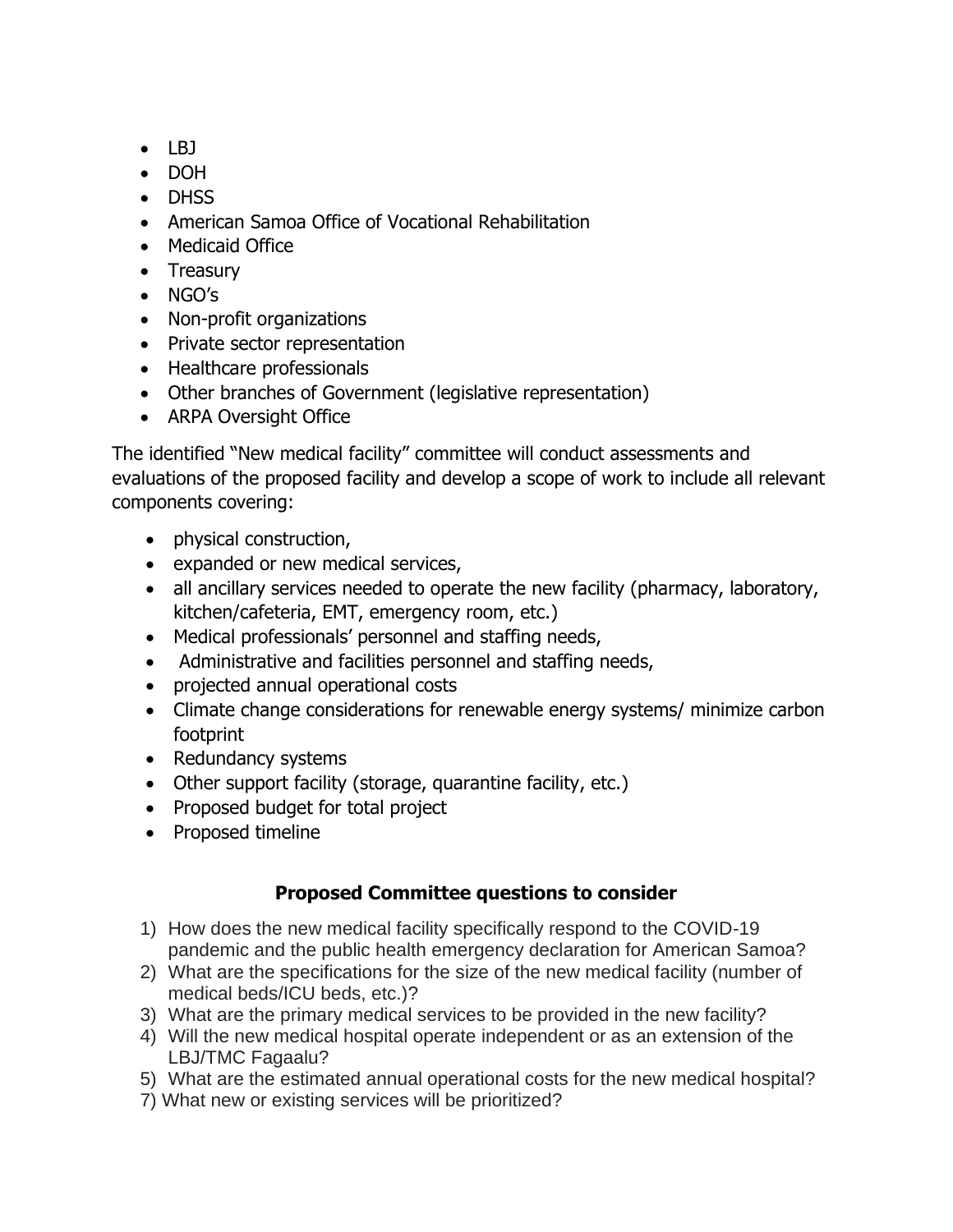8) 9) What are the estimated annual operational costs of a new 200 bed hospital?

10) What are the plans to staff the new facility?

 11) ARPA funding includes certain language for construction relating to climate change (green energy, etc.), how will we incorporate into the scope of work?

 12) Is developing Tele-medicine services being considered (broadband related issue that is prominent in the ARPA language?

 13) What are the overall plans for the distribution of the \$300 m allocation (how much for building costs, equipment, supplies & medicines, staff and personnel costs, etc.)?

#### **Committee and General Public engagement schedule**

- October 4, 2021—Release the Committee and General Public engagement schedule
	- a) Overview of agenda and timeline, responsibilities
- October 7, 2021—Initial Committee meeting
	- a) Identify key objectives
	- b) Identify Committees (design, construction, medical, finance, etc.)
	- c) Timeline for draft scope of work
- October 21, 2021—First draft of Scope of work for committee review
- October 28, 2021--Release the Committee Scope of work draft for general public input
- October 29, 2021—Initiate ARPA Oversight Office adopted Community Engagement protocols (see below)
- November 1-22, 2021—Public hearing to be scheduled
- November 29, 2021—30-day public notice period closes
- December 20, 2021—Final Committee scope of work and submission released
- December 27, 2021—Procurement process begins based on final scope of work

# **(b) COMMUNITY ENGAGEMENT**

The general public engagement is an essential aspect of ARPA funded projects. The intent of the US Treasury in fostering public participation is to maintain transparency and provide opportunities for feedback to ensure that funds are used in the most beneficial manner.

In keeping with the intent of the US Treasury, the American Samoa ARPA Oversight Office has adopted the following notice and comment timeline for proposed projects:

• A Notice of Proposed Project will be published online, in local newspapers, and via television or radio broadcasts. The Notice will specify that there will be thirty